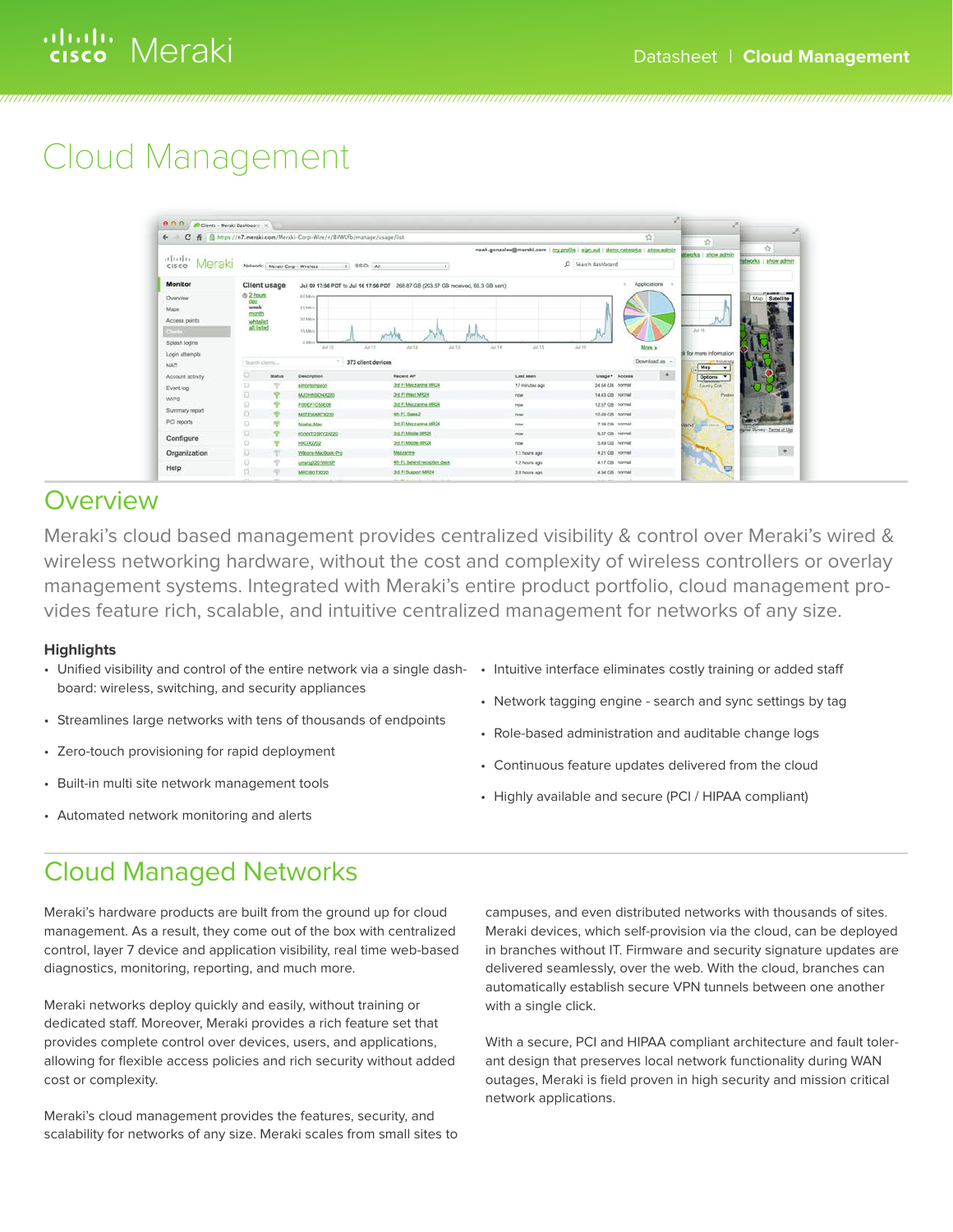## Cloud Management Architecture

Meraki's architecture provides feature rich network management without on-site management appliances or WiFi controllers.

Every Meraki device - including wirelesss access points, Ethernet switches, and security appliances - connects over the Internet to Meraki's datacenters, which run Meraki's cloud management platform. These connections, secured via SSL, utilize a patented protocol that provides real time visibility and control, yet uses minimal bandwidth overhead (typically 1 kbps or less.)

In place of traditional command-line based network configuration, Meraki provides a rich web based dashboard, providing visibility and control over up to tens of thousands of Meraki devices, anywhere in the world. Tools, designed to scale to large and distributed networks, make policy changes, firmware updates, deploying new branches, etc. simple and expedient, regardless of size or location. Meraki's real time protocols combine the immediacy of on-premise management applications with the simplicity and centralized control of a cloud application.

Every Meraki device is engineered for cloud management. Specifically, this means that Meraki devices are designed with memory and CPU resources to perform packet processing, QoS, layer 3-7 security, encryption, etc. at the network edge. As a result, no network traffic passes through the cloud, with the cloud providing management functionality out of the data path. This architecture enables networks to scale horizontally, adding capacity simply by adding more endpoints, without concern for centralized bottlenecks or chokepoints. Equally important, since all packet processing is performed on premise, end-user functionality is not compromised if the network's connection to the cloud is interrupted.

Meraki's cloud platform is designed to spread computation and storage across independent server clusters in geographically isolated datacenters. Any server or datacenter can fail without affecting customers or the rest of the system. Additionally, Meraki's datacenter design is field proven to support tens of thousands of endpoints.



**On premise Meraki hardware**

**Browser-based management**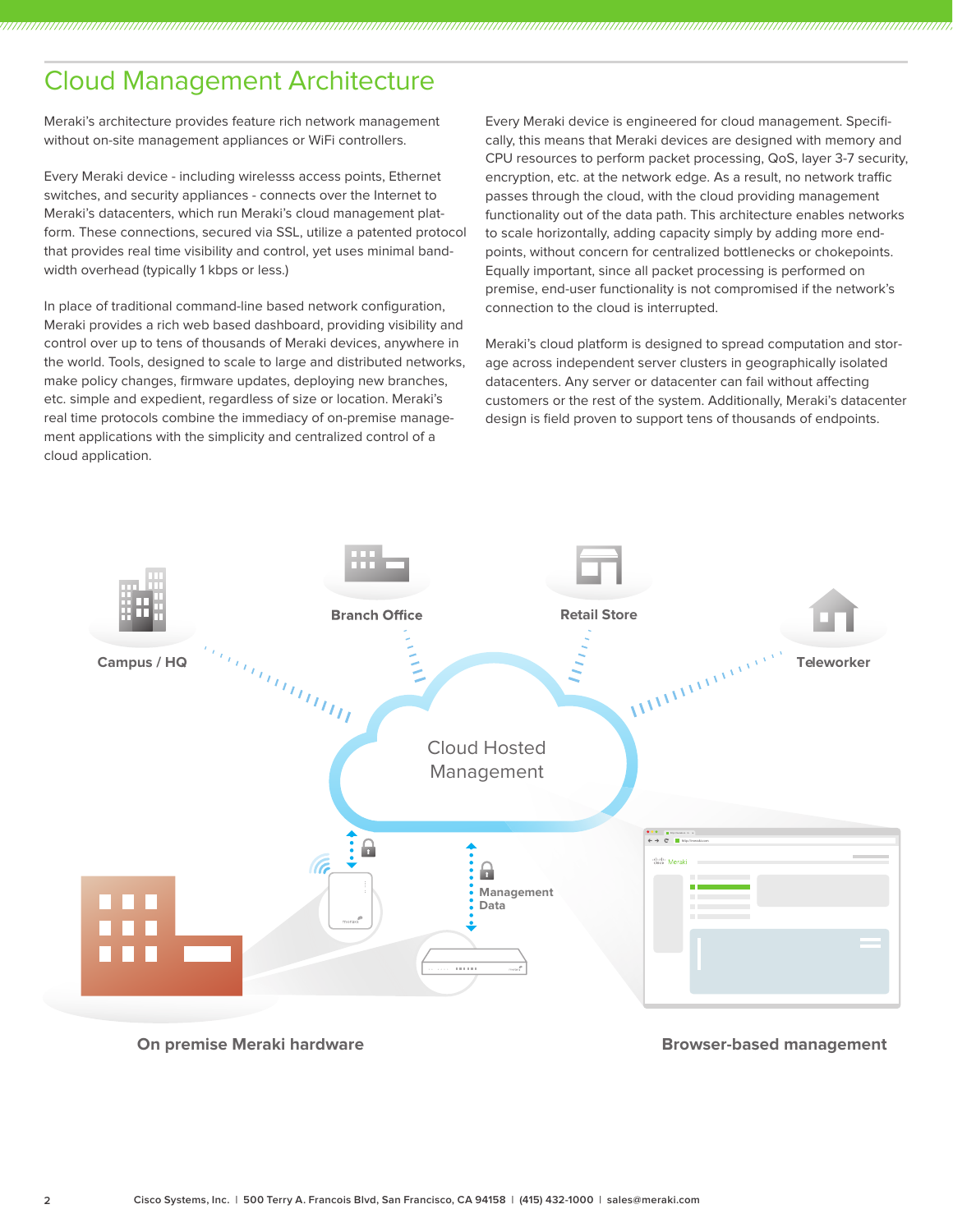## Powerful Insight and Troubleshooting Tools

Meraki's cloud architecture delivers powerful insight and includes live tools integrated directly into the dashboard, giving instant analysis of performance, connectivity, and more. Using live tools, network administrators no longer need to go on site to perform routine troubleshooting tests. Visibility into devices, users, and applications gives administrators the information needed to enforce security policies and enable the performance needed in today's demanding network environments.

Troubleshooting tools such as ping, traceroute, throughput, and even live packet captures are integrated directly into the Meraki dashboard, dramatically reducing resolution times and enabling troubleshooting at remote locations without on-site IT staff.





| Switch:             | 4th Floor - #4 - POE                | v |
|---------------------|-------------------------------------|---|
| Ports:              |                                     |   |
| Output:             | Download .pcap file (for Wireshark) | × |
| Duration (secs): 30 |                                     |   |
| Ignore broadcast:   |                                     |   |
| Filter expression:  | host 10.1.27.253<br>ź               |   |
|                     | clear output or<br>Start capture    |   |

|   |                | 8 matches in 299<br>Columns | Download as XML |                    |          |                     |                |
|---|----------------|-----------------------------|-----------------|--------------------|----------|---------------------|----------------|
| C |                | <b>Description</b>          | IP address      | <b>MAC</b> address |          | <b>Usage Access</b> | Manufacturer 4 |
| 6 |                | Bobby-Longs-iPad            | 172.16.30.51    | a4:d1:d2:10:f0:9d  | 11.3 MB  | normal              | Apple          |
| E | $\overline{2}$ | Brian-Tobins-Pad            | 172.16.30.142   | 7c:6d:62:d7:91:58  | 853 KB   | normal              | Apple          |
| C | 3              | iPad                        | 172.16.30.49    | 70:de:e2:40:f3:02  | 145.8 MB | normal              | Apple          |
| E | 4              | Meraki-Marketing-iPad       | 172.16.30.67    | b8:ff:61:b8:78:8d  | 331.3 MB | normal              | Apple          |
| 8 | 5              | PCC-iPad-1                  | 172.16.30.183   | 7c:6d:62:db:32:f5  | 8.5 MB   | normal              | Apple          |
| e | 6              | Wilson-John-Chans-iPad-2    | 172.16.30.135   | a4:67:06:99:da:a8  | 33.5 MB  | normal              | Apple          |

**User and Device Fingerprints**

| Enabled alerts | Send an email alert if:                                                                 |
|----------------|-----------------------------------------------------------------------------------------|
|                | $\blacktriangleright$ A switch goes offline for more than $\lceil$ 10 $\div$<br>minutes |
|                | Configuration settings are changed                                                      |

| Two hours starting:<br>Sunday<br>2am<br>٥<br>÷                                                                                     |
|------------------------------------------------------------------------------------------------------------------------------------|
| What is this?                                                                                                                      |
| New firmware is available for your Meraki devices. They are<br>scheduled to upgrade automatically on January 29 at 2:00 AM<br>PST. |
| Upgrade now                                                                                                                        |
|                                                                                                                                    |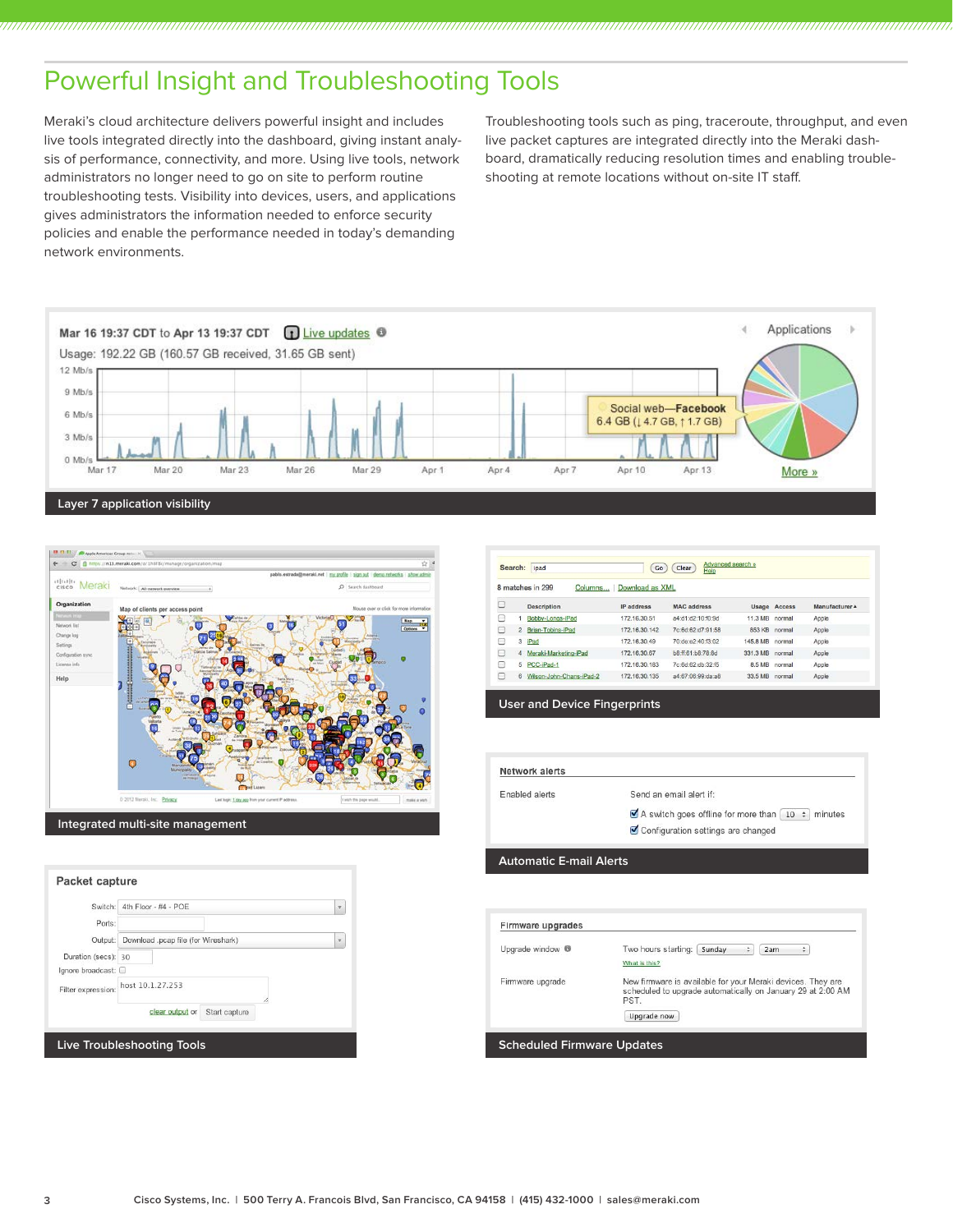## Out-of-Band Control Plane

Meraki's out-of-band control plane separates network management data from user data. Management data (e.g., configuration, statistics, monitoring, etc.) flows from Meraki devices (wireless access points, switches, and security appliances) to Meraki's cloud over a secure Internet connection. User data (web browsing, internal applications, etc.) does not flow through the cloud, instead flowing directly to its destination on the LAN or across the WAN.

#### **Advantages of an out of band control plane:**

#### **Scalability**

- • Unlimited throughput: no centralized controller bottlenecks
- Add devices or sites without MPLS tunnels
- Add switching capacity without stacking limitations

#### **Reliability**

- Redundant cloud service provides high availability
- Network functions even if management traffic is interrupted

#### **Security**

- No user traffic passes through Meraki's datacenters
- • Fully HIPAA / PCI compliant



#### **What happens if a network loses connectivity to the Meraki cloud?**

Because of Meraki's out of band architecture, most end users are not affected if Meraki wireless APs, switches, or security appliances cannot communicate with Meraki's cloud services (e.g., because of a temporary WAN failure):

- • Users can access the local network (printers, file shares, etc.)
- If WAN connectivity is available, users can access the Internet
- • Network policies (firewall rules, QoS, etc.) continue to be enforced
- • Users can authenticate via 802.1X/RADIUS and can roam wirelessly between access points
- Users can initiate and renew DHCP leases
- • Established VPN tunnels continue to operate
- • Local configuration tools are available (e.g., device IP configuration)

#### **While Meraki's cloud is unreachable, management, monitoring, and hosted services are temporarily unavailable:**

- • Configuration and diagnostic tools are unavailable
- • Usage statistics are stored locally until the connection to the cloud is re-established, at which time they are pushed to the cloud
- • Splash pages and related functionality are unavailable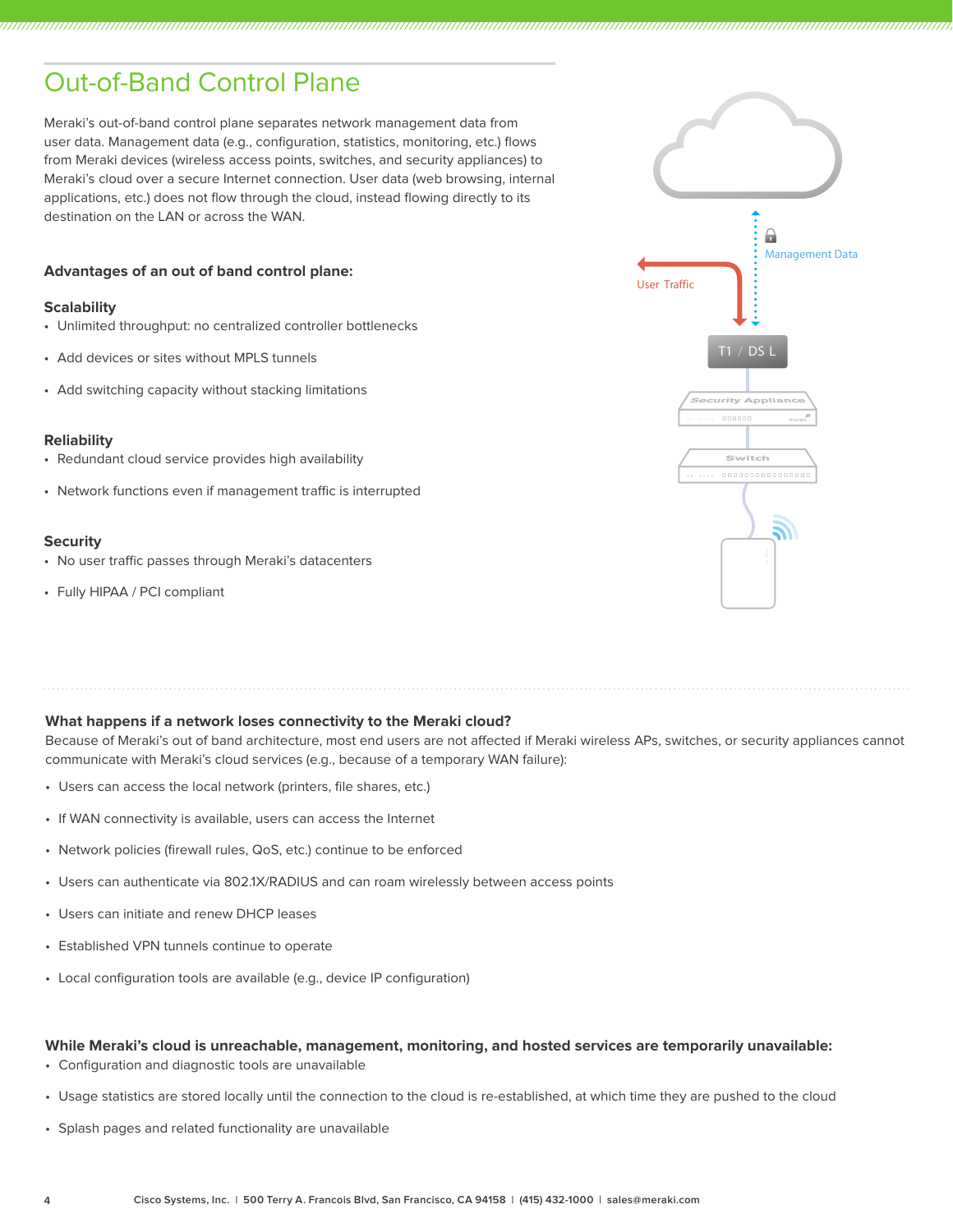### Meraki Datacenter Design

Meraki's cloud management service is colocated in tier-1, SAS70 type II certified datacenters. These datacenters feature state of the art physical and cyber security and highly reliable designs. All Meraki services are replicated across multiple independent datacenters, so that customer-facing services fail over rapidly in the event of a catastrophic datacenter failure.



#### **Redundancy**

- • Five geographically dispersed datacenters
- • Every customer's data (network configuration and usage metrics) replicated across three independent datacenters
- Real-time data replication between datacenters (within 60 seconds)
- • Nightly archival backups

#### **Availability Monitoring**

- 24x7 automated failure detection all servers are tested every five minutes from multiple locations
- Rapid escalation procedures across multiple operations teams
- Independent outage alert system with 3x redundancy

#### **Disaster Recovery**

- Rapid failover to hot spare in event of hardware failure or natural disaster
- • Out of band architecture preserves end-user network functionality, even if connectivity to Meraki's cloud services is interrupted
- • Failover procedures drilled weekly

#### **Cloud Services Security**

- • 24x7 automated intrusion detection
- Protected via IP and port-based firewalls
- Access restricted by IP address and verified by public key (RSA)
- • Systems are not accessible via password access
- • Administrators automatically alerted on configuration changes

#### **Physical Security**

- High security card keys and biometric readers control facility access
- • All entries, exits, and cabinets are monitored by video surveillance
- • Security guards monitor all traffic into and out of the datacenters 24x7, ensuring that entry processes are followed

#### **Out-of-Band Architecture**

- • Only configuration and usage statistics are stored in the cloud
- • End user data does not traverse through the datacenter
- • All sensitive data (e.g., passwords) stored in encrypted format

#### **Disaster Preparedness**

- Datacenters feature sophisticated sprinkler systems with interlocks to prevent accidental water discharge
- Diesel generators provide backup power in the event of power loss
- • UPS systems condition power and ensure orderly shutdown in the event of a full power outage
- • Each datacenter has service from at least two top-tier carriers
- • Seismic bracing for raised floor, cabinets, and support systems
- In the event of a catastrophic datacenter failure, services fail over to another geographically separate datacenter

#### **Environmental Controls**

- Over-provisioned HVAC systems provide cooling and humidity control
- • Flooring systems are dedicated for air distribution

#### **Certification**

- Meraki datacenters are SAS70 type II certified
- • PCI level 1 certified

#### **Service Level Agreement**

• Meraki's cloud management is backed by a 99.99% uptime SLA. See www.meraki.com/trust for details.